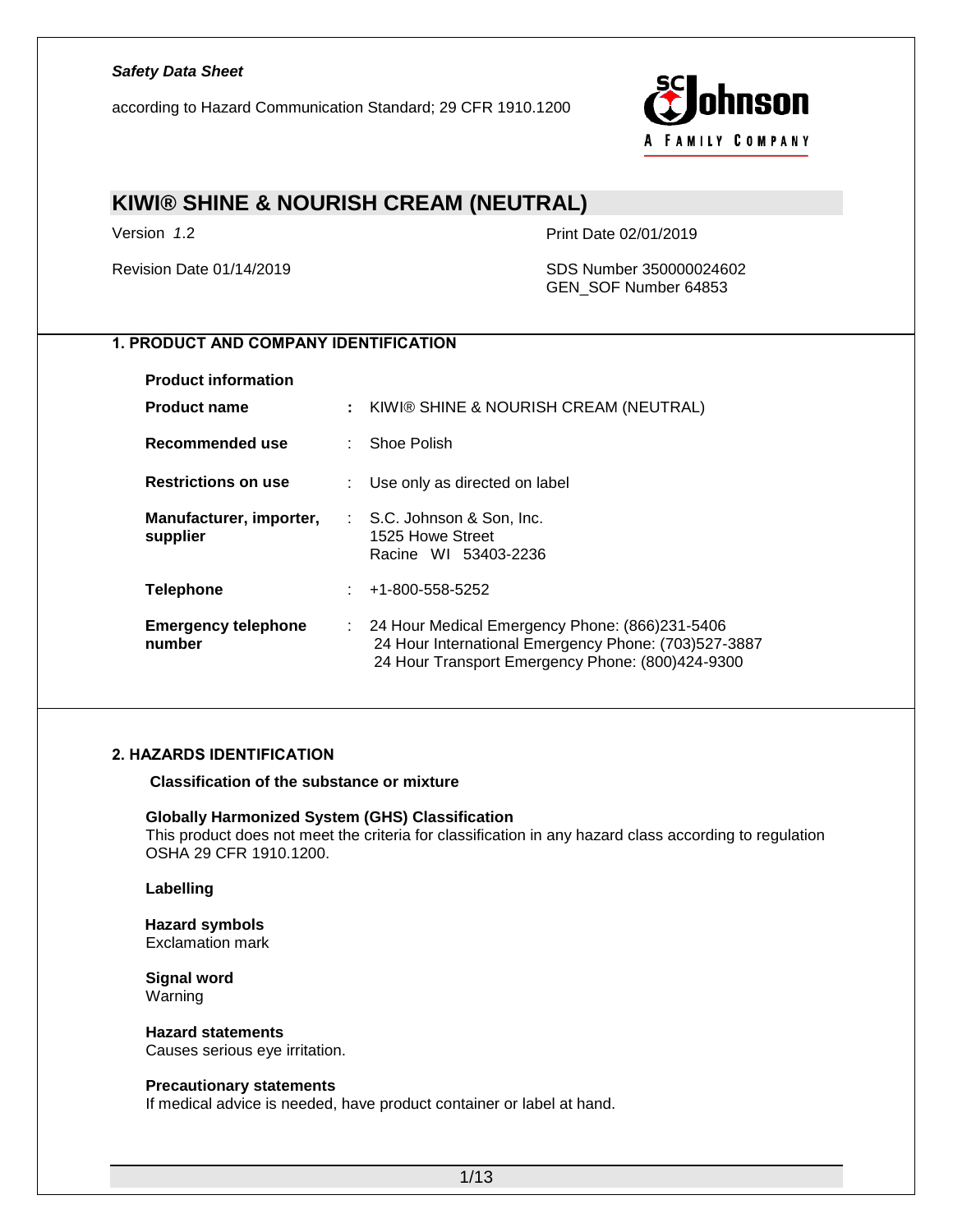according to Hazard Communication Standard; 29 CFR 1910.1200



# **KIWI® SHINE & NOURISH CREAM (NEUTRAL)**

Version 1.2 **Print Date 02/01/2019** 

Revision Date 01/14/2019 SDS Number 350000024602 GEN\_SOF Number 64853

Keep out of reach of children. Read label before use. IF IN EYES: Rinse cautiously with water for several minutes. Remove contact lenses, if present and easy to do. Continue rinsing. If eye irritation persists: Get medical advice/ attention. Wear protective gloves/ protective clothing/ eye protection/ face protection. Wash hands thoroughly after handling. **Other hazards** : None identified

### **3. COMPOSITION/INFORMATION ON INGREDIENTS**

| Chemical name                     | CAS-No.        | Weight percent |
|-----------------------------------|----------------|----------------|
| Diethylene glycol monoethyl ether | $111 - 90 - 0$ | $1.00 - 5.00$  |
| N,N DIMETHYLETHANOLAMIDE          | $108 - 01 - 0$ | $0.10 - 1.00$  |
| Ethoxylated Isotridecyl Alcohol   | 9043-30-5      | $0.10 - 1.00$  |
| Alcohols, coco, ethoxylated       | 61791-13-7     | $0.10 - 1.00$  |

The specific chemical identity and/or exact percentage (concentration) of this composition has been withheld as a trade secret.

For additional information on product ingredients, see www.whatsinsidescjohnson.com.

### **4. FIRST AID MEASURES**

#### **Description of first aid measures**

| Eye contact         |    | : IF IN EYES: Rinse cautiously with water for several minutes.<br>Remove contact lenses, if present and easy to do. Continue<br>rinsing. If eye irritation persists: Get medical advice/attention. |
|---------------------|----|----------------------------------------------------------------------------------------------------------------------------------------------------------------------------------------------------|
| <b>Skin contact</b> | ÷. | No special requirements                                                                                                                                                                            |
| <b>Inhalation</b>   | ÷  | No special requirements.                                                                                                                                                                           |
| Ingestion           | ÷  | No special requirements                                                                                                                                                                            |

**Most important symptoms and effects, both acute and delayed**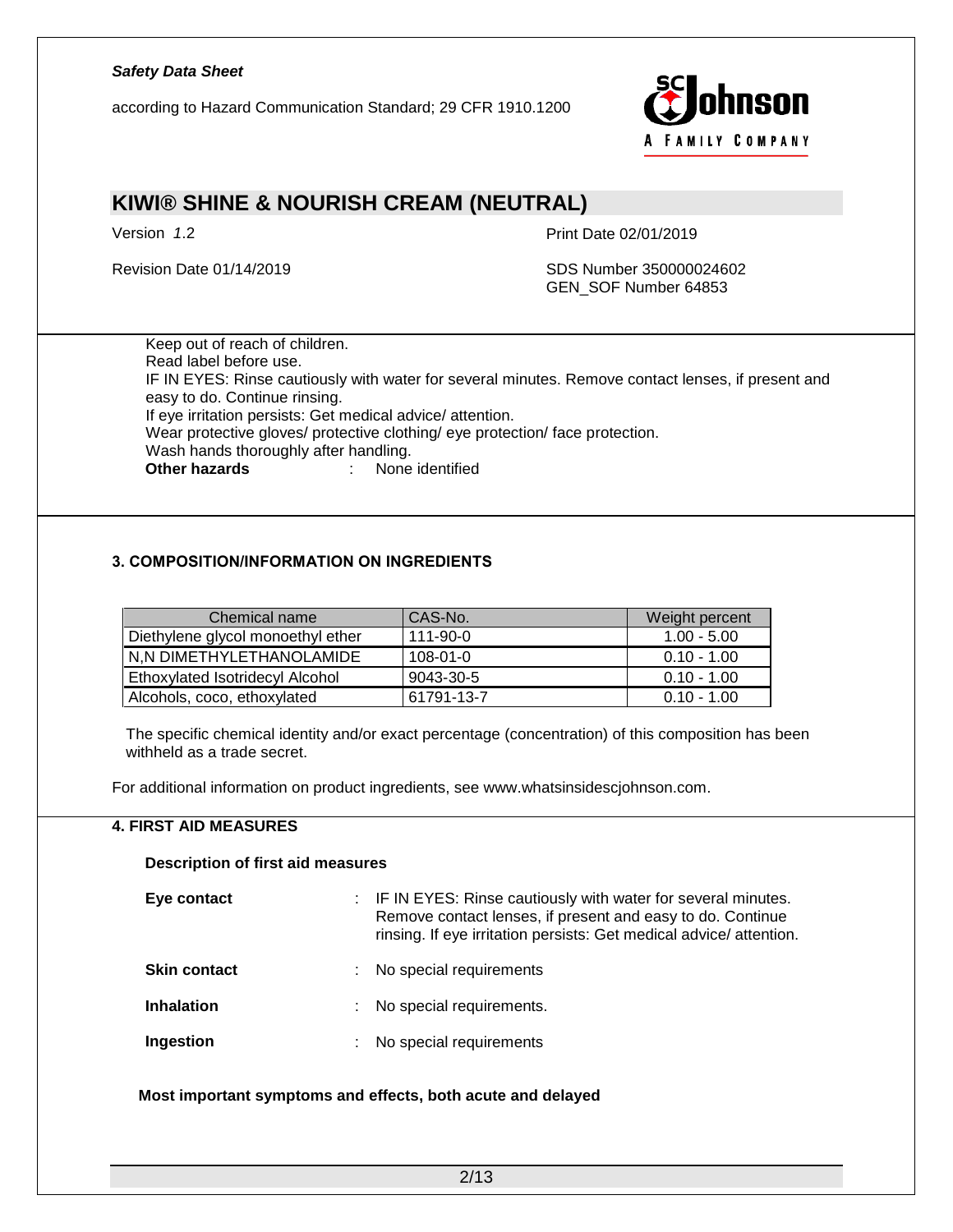according to Hazard Communication Standard; 29 CFR 1910.1200



# **KIWI® SHINE & NOURISH CREAM (NEUTRAL)**

Version *1*.2 Print Date 02/01/2019

Revision Date 01/14/2019 SDS Number 350000024602 GEN\_SOF Number 64853

| Eyes                                                               | Causes serious eye irritation.                                                                                                                                                                         |
|--------------------------------------------------------------------|--------------------------------------------------------------------------------------------------------------------------------------------------------------------------------------------------------|
| Skin effect                                                        | No adverse effects expected when used as directed.                                                                                                                                                     |
| Inhalation                                                         | No adverse effects expected when used as directed.                                                                                                                                                     |
| Ingestion                                                          | May cause irritation to mouth, throat and stomach.<br>May cause abdominal discomfort.<br>No adverse effects expected when used as directed.                                                            |
|                                                                    | Indication of any immediate medical attention and special treatment needed                                                                                                                             |
|                                                                    | See Description of first aid measures unless otherwise stated.                                                                                                                                         |
| <b>5. FIREFIGHTING MEASURES</b>                                    |                                                                                                                                                                                                        |
| <b>Suitable extinguishing</b><br>media                             | Use water spray, alcohol-resistant foam, dry chemical or<br>carbon dioxide.                                                                                                                            |
| <b>Specific hazards during</b><br>firefighting                     | Container may melt and leak in heat of fire.                                                                                                                                                           |
| <b>Further information</b>                                         | Fight fire with normal precautions from a reasonable distance.<br>Standard procedure for chemical fires. Wear full protective<br>clothing and positive pressure self-contained breathing<br>apparatus. |
| <b>6. ACCIDENTAL RELEASE MEASURES</b>                              |                                                                                                                                                                                                        |
| <b>Personal precautions</b>                                        | Wash thoroughly after handling.                                                                                                                                                                        |
| <b>Environmental</b><br>precautions                                | Outside of normal use, avoid release to the environment.                                                                                                                                               |
| <b>Methods and materials</b><br>for containment and<br>cleaning up | Dike large spills.<br>Clean residue from spill site.                                                                                                                                                   |
|                                                                    |                                                                                                                                                                                                        |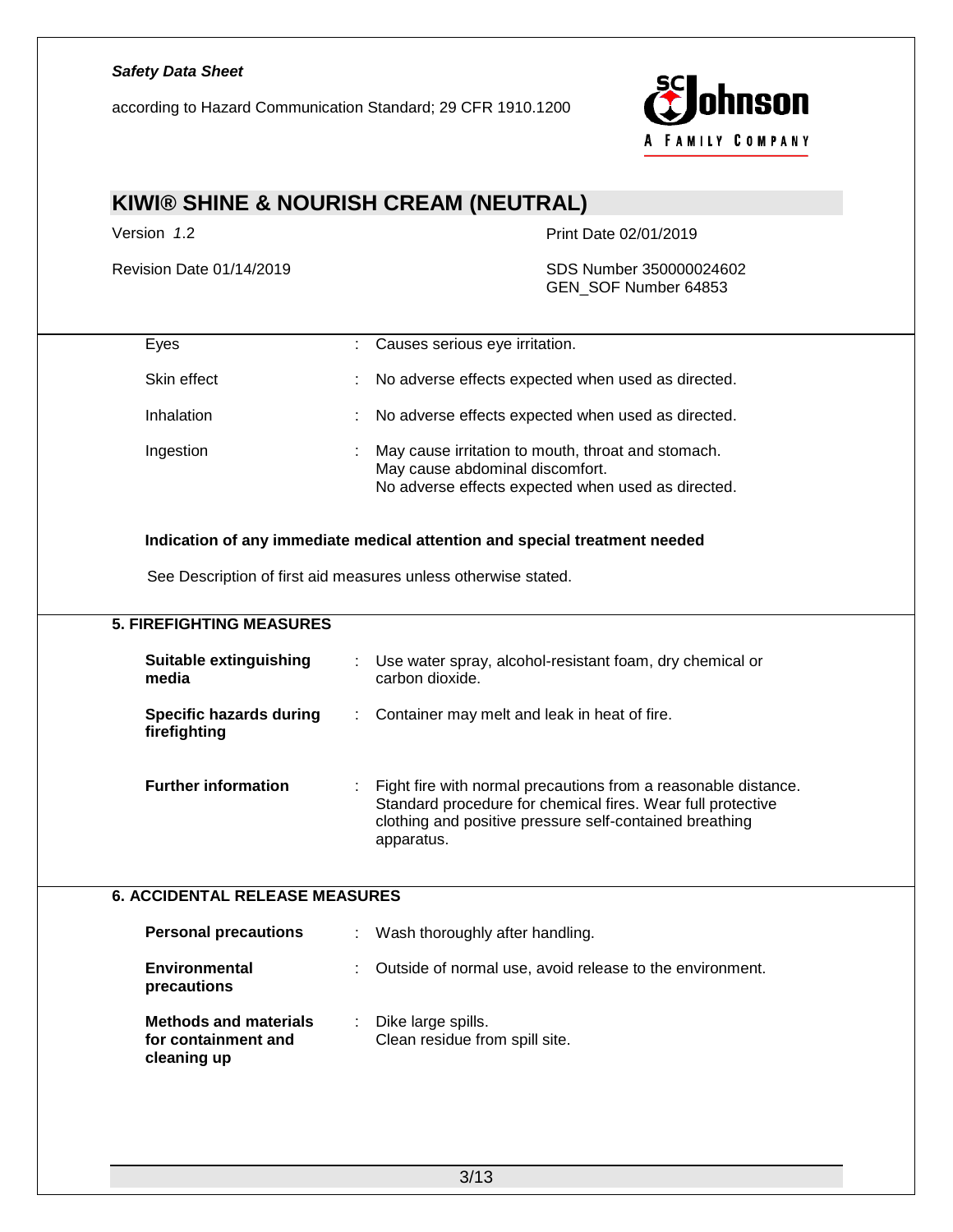| <b>Safety Data Sheet</b><br>according to Hazard Communication Standard; 29 CFR 1910.1200 | nson<br>A FAMILY COMPANY                                                                                                                                                                     |
|------------------------------------------------------------------------------------------|----------------------------------------------------------------------------------------------------------------------------------------------------------------------------------------------|
|                                                                                          | KIWI® SHINE & NOURISH CREAM (NEUTRAL)                                                                                                                                                        |
| Version 1.2                                                                              | Print Date 02/01/2019                                                                                                                                                                        |
| Revision Date 01/14/2019                                                                 | SDS Number 350000024602<br>GEN_SOF Number 64853                                                                                                                                              |
| <b>7. HANDLING AND STORAGE</b><br><b>Handling</b>                                        |                                                                                                                                                                                              |
| <b>Precautions for safe</b><br>handling                                                  | Avoid contact with skin, eyes and clothing.<br>For personal protection see section 8.<br>Use only as directed.<br>KEEP OUT OF REACH OF CHILDREN AND PETS.<br>Wash thoroughly after handling. |
| <b>Advice on protection</b><br>against fire and explosion                                | Normal measures for preventive fire protection.<br>÷                                                                                                                                         |
| <b>Occupational Exposure Limits</b><br>unless noted in the table above.                  | ACGIH or OSHA exposure limits have not been established for this product or reportable ingredients                                                                                           |
| Personal protective equipment<br><b>Respiratory protection</b>                           | No special requirements.                                                                                                                                                                     |
| <b>Hand protection</b>                                                                   | No special requirements.                                                                                                                                                                     |
| <b>Eye protection</b>                                                                    | Safety glasses with side-shields                                                                                                                                                             |
| Skin and body protection                                                                 | No special requirements.<br>÷                                                                                                                                                                |
| <b>Hygiene measures</b>                                                                  | Handle in accordance with good industrial hygiene and safety<br>practice. Wash thoroughly after handling.                                                                                    |
| 9. PHYSICAL AND CHEMICAL PROPERTIES                                                      |                                                                                                                                                                                              |
| Form                                                                                     | cream                                                                                                                                                                                        |
| Color                                                                                    | natural colour                                                                                                                                                                               |
| Odour                                                                                    | floral                                                                                                                                                                                       |
| <b>Odour Threshold</b>                                                                   | Test not applicable for this product type                                                                                                                                                    |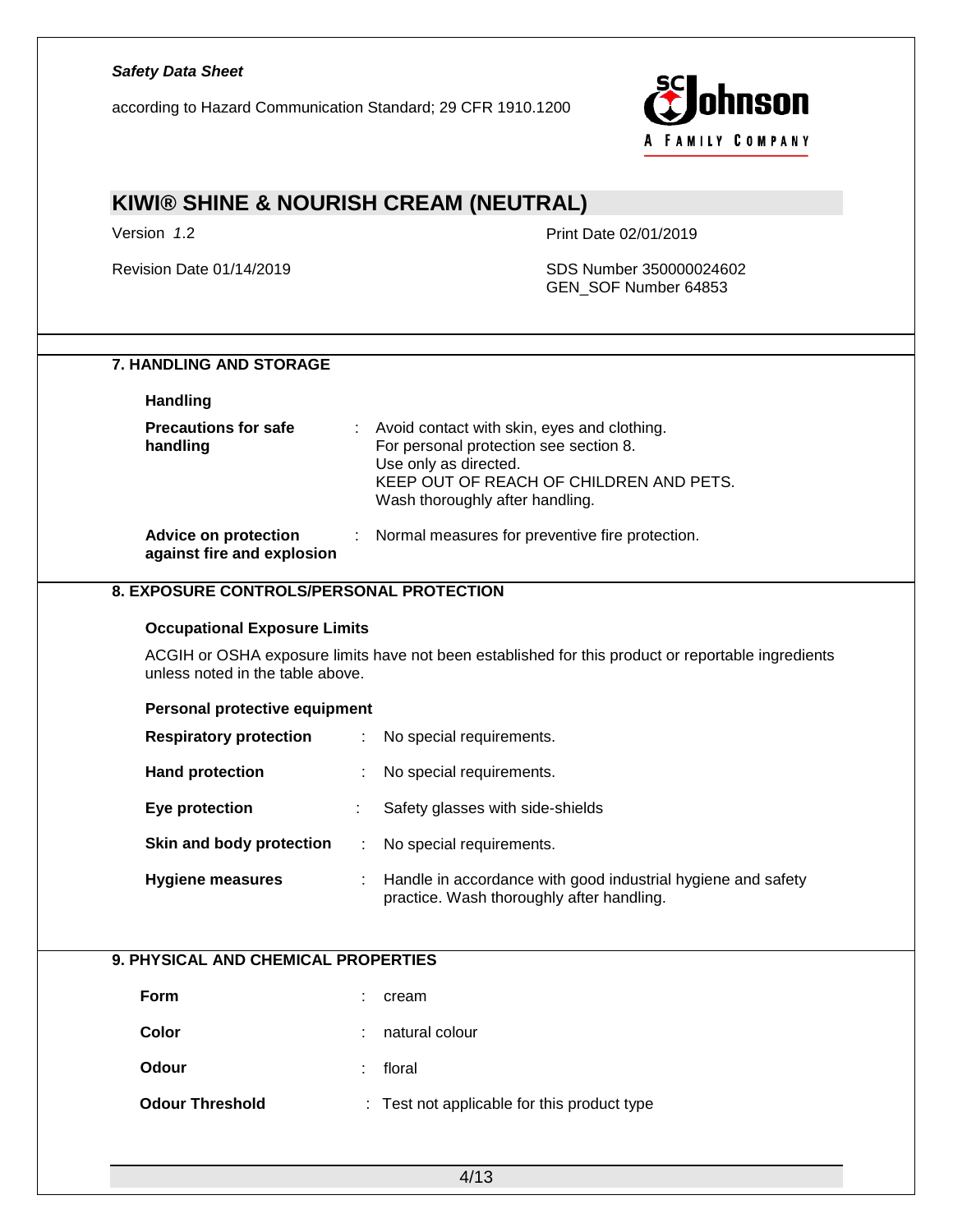according to Hazard Communication Standard; 29 CFR 1910.1200



# **KIWI® SHINE & NOURISH CREAM (NEUTRAL)**

Version *1*.2 Print Date 02/01/2019

Revision Date 01/14/2019 SDS Number 350000024602 GEN\_SOF Number 64853

| pH                                         | $: 7.5 - 8.5$<br>at $(25 °C)$                                                  |
|--------------------------------------------|--------------------------------------------------------------------------------|
| <b>Melting point/freezing point</b>        | : Test not applicable for this product type                                    |
| Initial boiling point and<br>boiling range | : Test not applicable for this product type                                    |
| <b>Flash point</b>                         | $:$ > 96 °C<br>> 204.8 °F<br>Method: ISO 3679                                  |
| <b>Evaporation rate</b>                    | : Test not applicable for this product type                                    |
| Flammability (solid, gas)                  | : The product is not flammable.                                                |
| explosive limits                           | <b>Upper/lower flammability or</b> : Test not applicable for this product type |
| Vapour pressure                            | : Test not applicable for this product type                                    |
| Vapour density                             | : Test not applicable for this product type                                    |
| <b>Relative density</b>                    | : 1.0 - 1.02 g/cm3 at 25 °C                                                    |
| Solubility(ies)                            | : partly miscible                                                              |
| Partition coefficient: n-<br>octanol/water | : Test not applicable for this product type                                    |
| <b>Auto-ignition temperature</b>           | : does not ignite                                                              |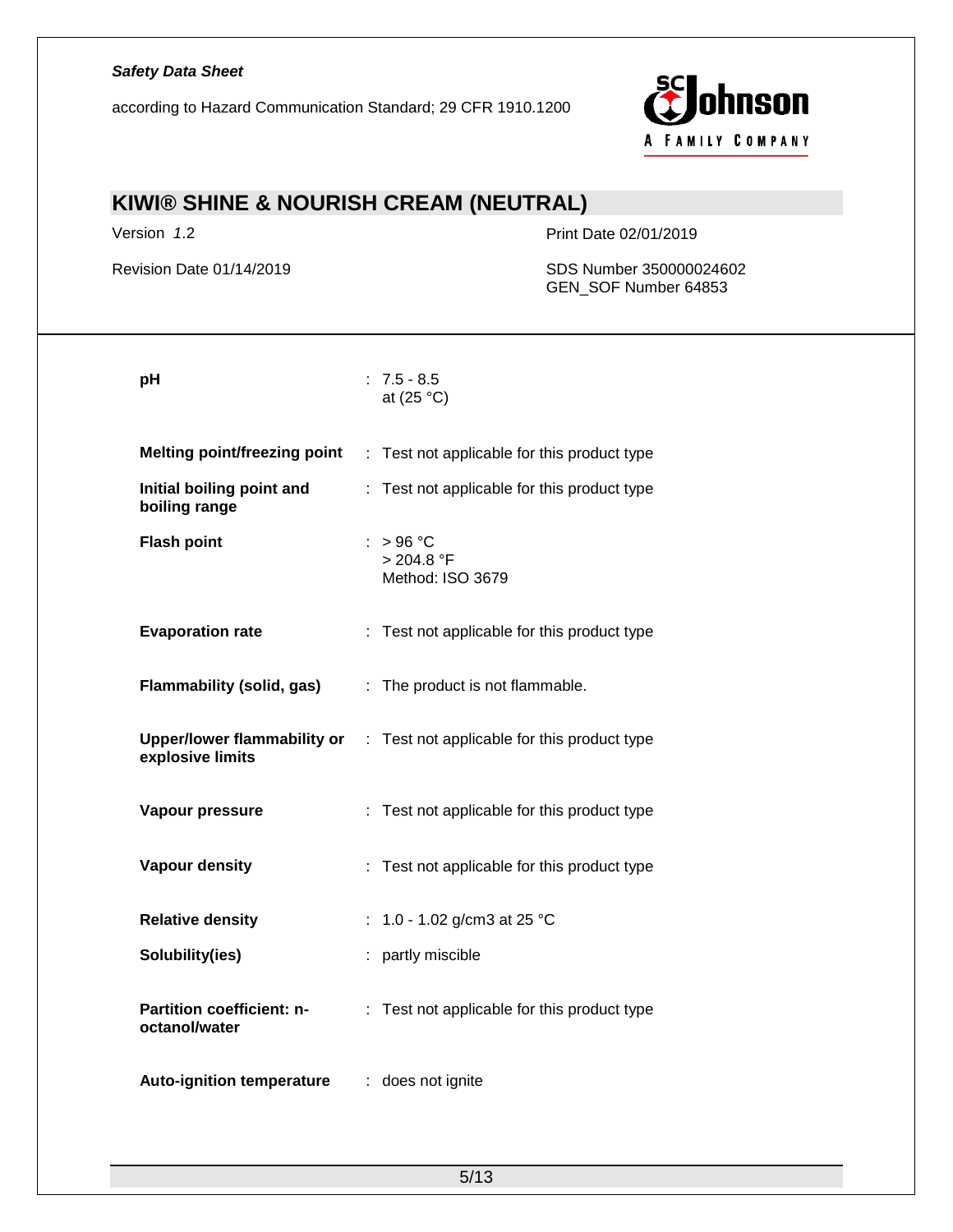according to Hazard Communication Standard; 29 CFR 1910.1200



# **KIWI® SHINE & NOURISH CREAM (NEUTRAL)**

Version *1*.2 Print Date 02/01/2019

Revision Date 01/14/2019 SDS Number 350000024602 GEN\_SOF Number 64853

|                                                                   | <b>Decomposition temperature</b> : Test not applicable for this product type                                          |  |
|-------------------------------------------------------------------|-----------------------------------------------------------------------------------------------------------------------|--|
| Viscosity, dynamic                                                | : $16,000 - 21,000$ mPa.s<br>at 25 $°C$                                                                               |  |
| <b>Viscosity, kinematic</b>                                       | : Test not applicable for this product type                                                                           |  |
| <b>Oxidizing properties</b>                                       | : Test not applicable for this product type                                                                           |  |
| <b>Volatile Organic</b><br><b>Compounds</b><br>Total VOC (wt. %)* | : 3.7 % - additional exemptions may apply<br>*as defined by US Federal and State Consumer Product<br>Regulations      |  |
| <b>Other information</b>                                          | : None identified                                                                                                     |  |
| <b>10. STABILITY AND REACTIVITY</b>                               |                                                                                                                       |  |
| Reactivity                                                        | : No dangerous reaction known under conditions of normal use.                                                         |  |
| <b>Chemical stability</b>                                         | : Stable under recommended storage conditions.                                                                        |  |
| <b>Possibility of hazardous</b><br>reactions                      | : If accidental mixing occurs and toxic gas is formed, exit area<br>immediately. Do not return until well ventilated. |  |
| <b>Conditions to avoid</b>                                        | : Direct sources of heat.                                                                                             |  |
| Incompatible materials                                            | : Do not mix with bleach or any other household cleaners.<br>Strong bases                                             |  |
| <b>Hazardous decomposition</b><br>products                        | : Thermal decomposition can lead to release of irritating gases<br>and vapours.                                       |  |
|                                                                   |                                                                                                                       |  |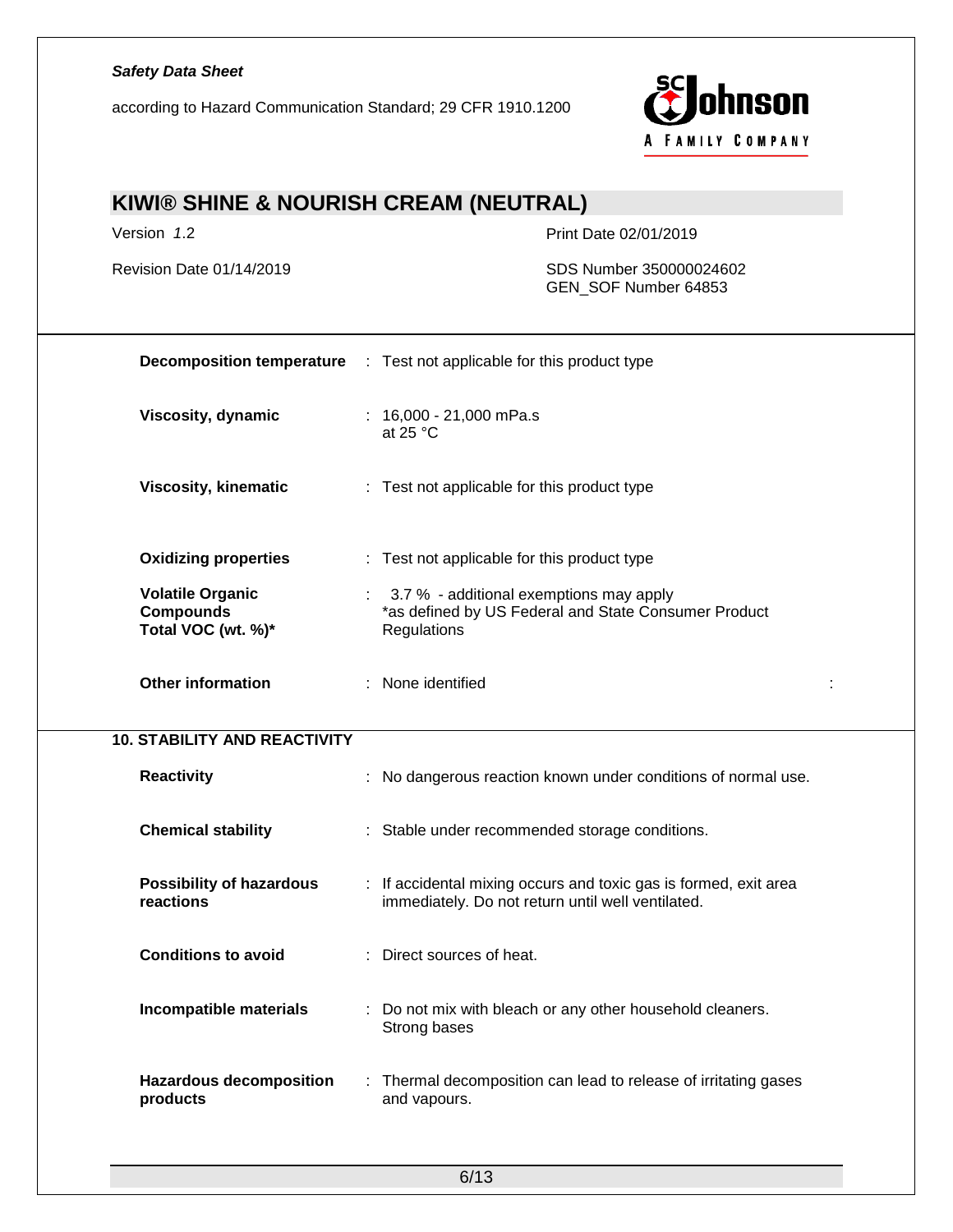according to Hazard Communication Standard; 29 CFR 1910.1200



# **KIWI® SHINE & NOURISH CREAM (NEUTRAL)**

Version *1*.2 Print Date 02/01/2019

Revision Date 01/14/2019 SDS Number 350000024602 GEN\_SOF Number 64853

### **11. TOXICOLOGICAL INFORMATION**

| <b>Acute oral toxicity</b>       |  | : LD50 $>$ 5000 mg/kg |
|----------------------------------|--|-----------------------|
| <b>Acute inhalation toxicity</b> |  | : $LC50 > 10$ mg/L    |

**Acute dermal toxicity** : LD50 > 5000 mg/kg

| <b>GHS Properties</b>                                    | <b>Classification</b>      | <b>Routes of entry</b>            |
|----------------------------------------------------------|----------------------------|-----------------------------------|
| Acute toxicity                                           | No classification proposed | Oral                              |
| Acute toxicity                                           | No classification proposed | Dermal                            |
| Acute toxicity                                           | No classification proposed | <b>Inhalation - Dust and Mist</b> |
| Acute toxicity                                           | No classification proposed | Inhalation - Vapour               |
| Acute toxicity                                           | No classification proposed | Inhalation - Gas                  |
| Skin corrosion/irritation                                | No classification proposed |                                   |
| Eye irritation                                           | No classification proposed |                                   |
| Skin sensitisation                                       | No classification proposed |                                   |
| Respiratory<br>sensitisation                             | No classification proposed |                                   |
| Germ cell mutagenicity                                   | No classification proposed |                                   |
| Carcinogenicity                                          | No classification proposed |                                   |
| Reproductive toxicity                                    | No classification proposed |                                   |
| Specific target organ<br>toxicity - single<br>exposure   | No classification proposed |                                   |
| Specific target organ<br>toxicity - repeated<br>exposure | No classification proposed |                                   |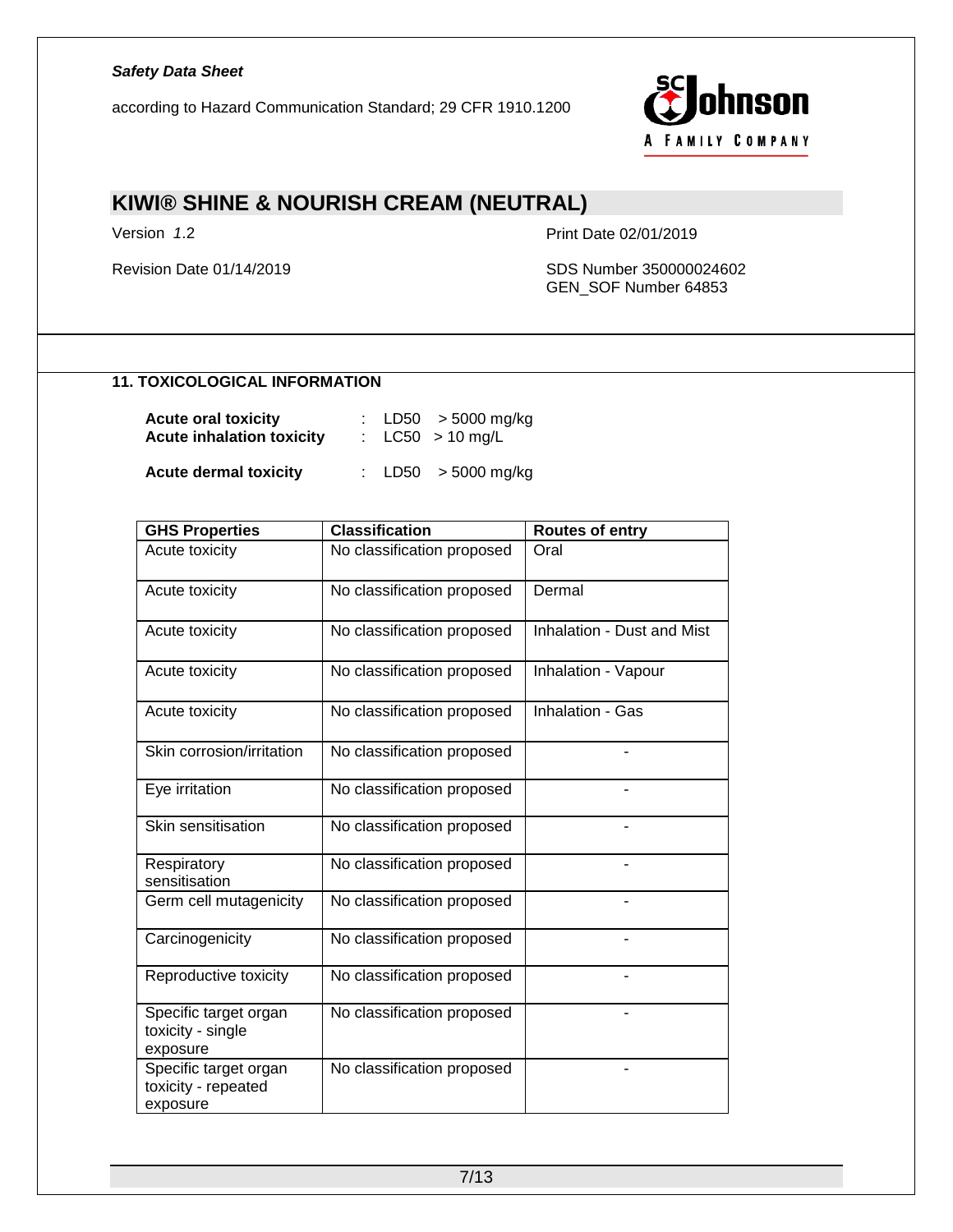according to Hazard Communication Standard; 29 CFR 1910.1200



# **KIWI® SHINE & NOURISH CREAM (NEUTRAL)**

Version *1*.2 Print Date 02/01/2019

### Revision Date 01/14/2019 SDS Number 350000024602 GEN\_SOF Number 64853

| $  -$<br>7arr | Nο<br>clas.<br>nposed.<br>sınc |  |
|---------------|--------------------------------|--|
|               |                                |  |

**Aggravated Medical Condition**

: None known.

## **12. ECOLOGICAL INFORMATION**

**Product :** The product itself has not been tested.

### **Toxicity**

The ingredients in this formula have been reviewed and no adverse impact to the environment is expected when used according to label directions.

### **Toxicity to fish**

| <b>Components</b>                    | <b>End point</b>                                       | <b>Species</b>                          | Value            | <b>Exposure</b><br>time |
|--------------------------------------|--------------------------------------------------------|-----------------------------------------|------------------|-------------------------|
| Diethylene glycol monoethyl<br>ether | flow-<br>through<br>test LC50                          | Ictalurus punctatus                     | 6,010 mg/l       | 96 h                    |
| N, N<br><b>DIMETHYLETHANOLAMIDE</b>  | static test<br><b>LC50</b>                             | Pimephales promelas<br>(fathead minnow) | 81 mg/l          | 96 h                    |
| Ethoxylated Isotridecyl Alcohol      | <b>LC50</b><br><b>OECD</b><br>Test<br>Guideline<br>203 | Danio rerio (zebra fish)                | $1 - 10$<br>mg/l | 96 h                    |
| Alcohols, coco, ethoxylated          | <b>LC50</b>                                            | Leuciscus idus (Golden<br>orfe)         | $2.4$ mg/l       | 48 h                    |
| Diethylene glycol monoethyl<br>ether | flow-<br>through<br>test LC50                          | Ictalurus punctatus                     | 6,010 mg/l       | 96 h                    |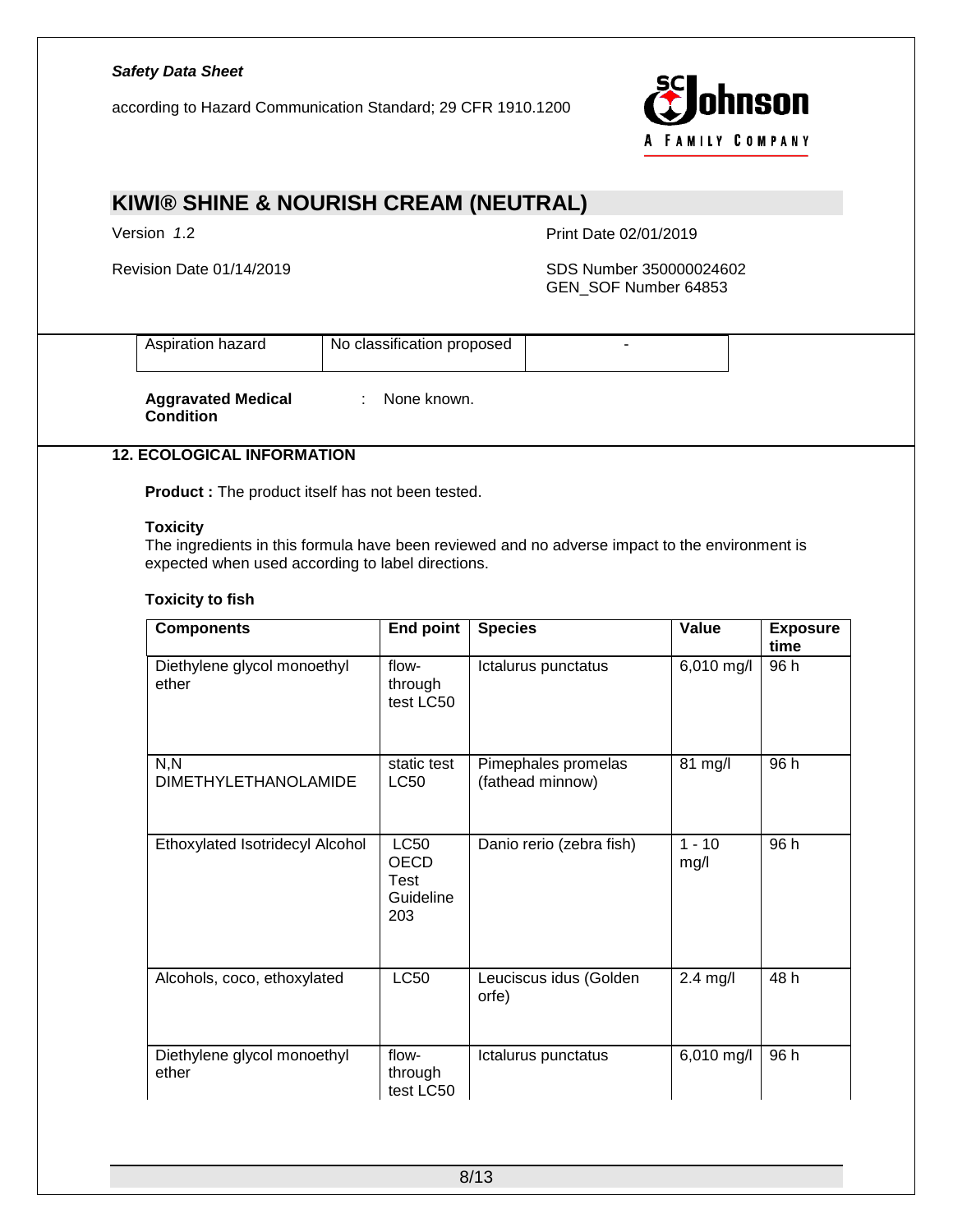according to Hazard Communication Standard; 29 CFR 1910.1200



# **KIWI® SHINE & NOURISH CREAM (NEUTRAL)**

Version *1*.2 Print Date 02/01/2019

### Revision Date 01/14/2019 SDS Number 350000024602 GEN\_SOF Number 64853

### **Toxicity to aquatic invertebrates**

| <b>Components</b>                    | <b>End point</b>                                       | <b>Species</b>                | Value      | <b>Exposure</b><br>time |
|--------------------------------------|--------------------------------------------------------|-------------------------------|------------|-------------------------|
| Diethylene glycol monoethyl<br>ether | static test<br>EC <sub>50</sub>                        | Daphnia magna (Water<br>flea) | 1,982 mg/l | 48 h                    |
| N, N<br><b>DIMETHYLETHANOLAMIDE</b>  | <b>EC50</b>                                            | Daphnia magna (Water<br>flea) | 98.77 mg/l | 48 h                    |
| Ethoxylated Isotridecyl Alcohol      | <b>EC50</b><br><b>OECD</b><br>Test<br>Guideline<br>202 | Daphnia (water flea)          | 7.07 mg/l  | 48 h                    |
| Alcohols, coco, ethoxylated          | No data<br>available                                   |                               |            |                         |
| Diethylene glycol monoethyl<br>ether | static test<br><b>EC50</b>                             | Daphnia magna (Water<br>flea) | 1,982 mg/l | 48 h                    |

### **Toxicity to aquatic plants**

| <b>Components</b>           | End point     | <b>Species</b>            | Value | <b>Exposure</b><br>time |
|-----------------------------|---------------|---------------------------|-------|-------------------------|
| Diethylene glycol monoethyl | static test   | Desmodesmus               | >100  | 96 h                    |
| ether                       | EC50<br>Read- | subspicatus (green algae) | mq/l  |                         |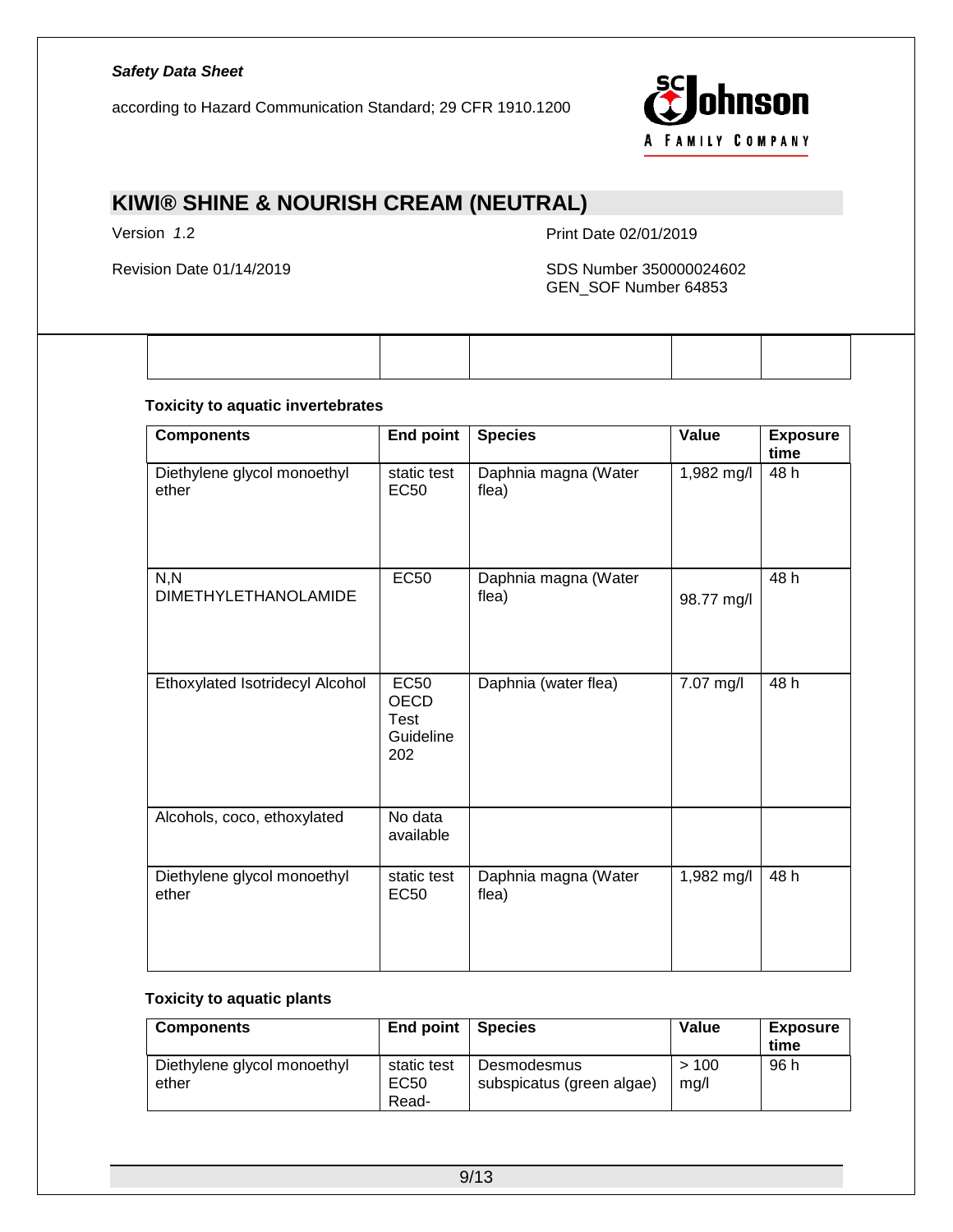according to Hazard Communication Standard; 29 CFR 1910.1200



# **KIWI® SHINE & NOURISH CREAM (NEUTRAL)**

Version *1*.2 Print Date 02/01/2019

### Revision Date 01/14/2019 SDS Number 350000024602 GEN\_SOF Number 64853

|                                      | across<br>(Analogy)                                 |                                          |              |      |
|--------------------------------------|-----------------------------------------------------|------------------------------------------|--------------|------|
| N, N<br><b>DIMETHYLETHANOLAMIDE</b>  | <b>EC50</b>                                         | Desmodesmus<br>subspicatus               | 35 mg/l      | 72 h |
| Ethoxylated Isotridecyl Alcohol      | EC <sub>50</sub>                                    | Desmodesmus<br>subspicatus (green algae) | $> 10$ mg/l  | 72 h |
| Alcohols, coco, ethoxylated          | No data<br>available                                |                                          |              |      |
| Diethylene glycol monoethyl<br>ether | static test<br>EC50<br>Read-<br>across<br>(Analogy) | Desmodesmus<br>subspicatus (green algae) | >100<br>mg/l | 96 h |

#### **Persistence and degradability**

| <b>Component</b>                     | <b>Biodegradation</b> | <b>Exposure</b><br>time | Summary                |
|--------------------------------------|-----------------------|-------------------------|------------------------|
| Diethylene glycol monoethyl<br>ether | 100%                  | 28 d                    | Readily biodegradable. |
| N.N<br><b>DIMETHYLETHANOLAMIDE</b>   | 60.4%                 | 14 d                    | Readily biodegradable. |
| Ethoxylated Isotridecyl Alcohol      | 79 %                  | 28d                     | Readily biodegradable. |
| Alcohols, coco, ethoxylated          | No data available     |                         |                        |
| Diethylene glycol monoethyl<br>ether | 100 %                 | 28d                     | Readily biodegradable. |

### **Bioaccumulative potential**

| <b>Component</b>                     | <b>Bioconcentration</b><br>factor (BCF) | <b>Partition Coefficient n-</b><br><b>Octanol/water (log)</b> |
|--------------------------------------|-----------------------------------------|---------------------------------------------------------------|
| Diethylene glycol monoethyl<br>ether | 3.162                                   | 0.54                                                          |
| N, N<br><b>DIMETHYLETHANOLAMIDE</b>  | No data available                       | $-0.55$                                                       |
| Ethoxylated Isotridecyl Alcohol      | No data available                       | 3.59                                                          |
| Alcohols, coco, ethoxylated          | 47.98                                   | 3.4                                                           |
| Diethylene glycol monoethyl          | 3,162                                   | 0.54                                                          |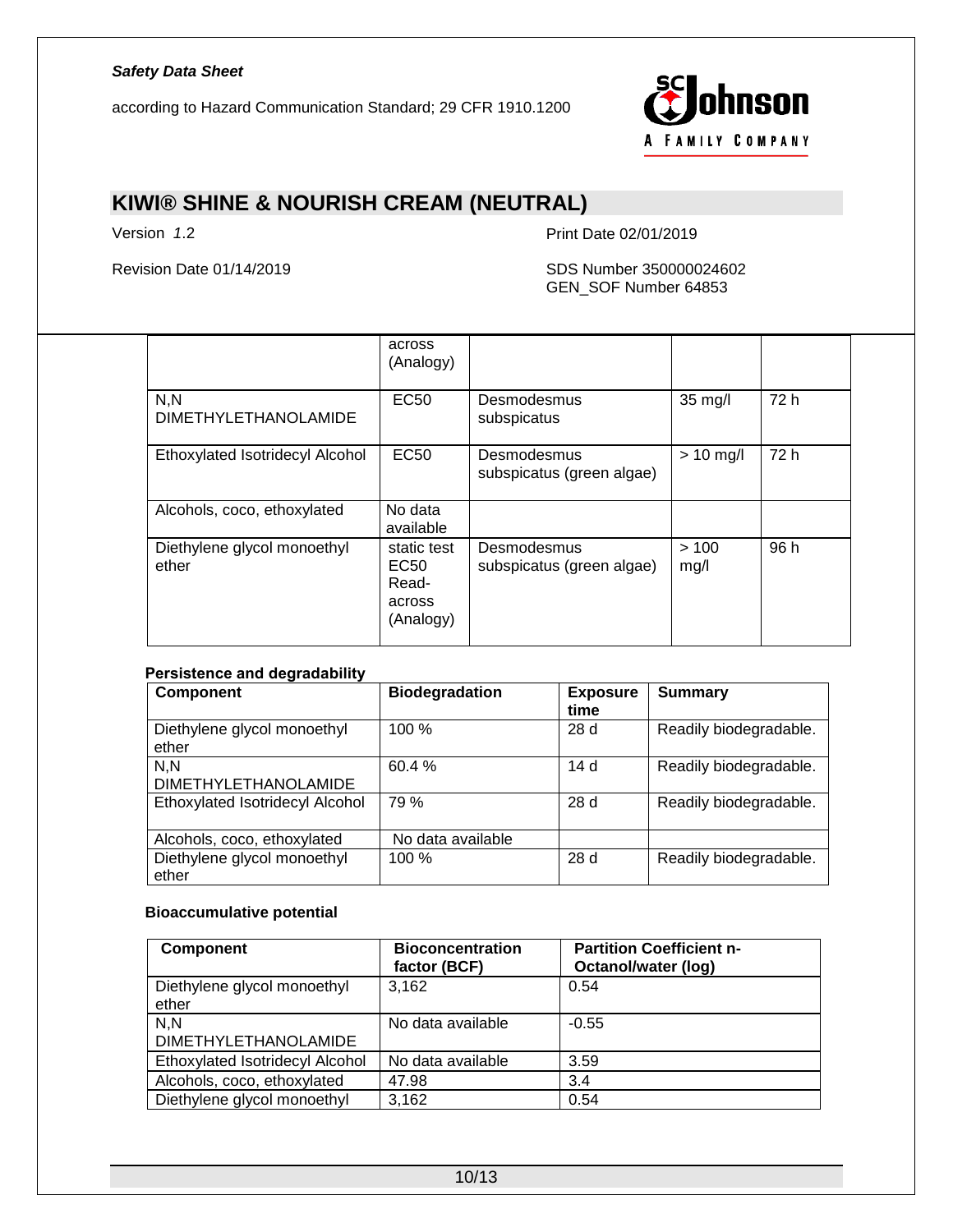according to Hazard Communication Standard; 29 CFR 1910.1200



# **KIWI® SHINE & NOURISH CREAM (NEUTRAL)**

Version *1*.2 Print Date 02/01/2019

Revision Date 01/14/2019 SDS Number 350000024602 GEN\_SOF Number 64853

#### ether

### **Mobility**

| <b>Component</b>                     | <b>End point</b>  | Value |
|--------------------------------------|-------------------|-------|
| Diethylene glycol monoethyl<br>ether | No data available |       |
| N.N<br><b>DIMETHYLETHANOLAMIDE</b>   | No data available |       |
| Ethoxylated Isotridecyl Alcohol      | No data available |       |
| Alcohols, coco, ethoxylated          | No data available | -     |
| Diethylene glycol monoethyl<br>ether | No data available |       |

#### **PBT and vPvB assessment**

| <b>Component</b>                | <b>Results</b>                       |
|---------------------------------|--------------------------------------|
| Diethylene glycol monoethyl     | Not fulfilling PBT and vPvB criteria |
| ether                           |                                      |
| N.N                             | Not fulfilling PBT and vPvB criteria |
| <b>DIMETHYLETHANOLAMIDE</b>     |                                      |
| Ethoxylated Isotridecyl Alcohol | Not fulfilling PBT and vPvB criteria |
|                                 |                                      |
| Alcohols, coco, ethoxylated     | Not fulfilling PBT and vPvB criteria |
|                                 |                                      |
| Diethylene glycol monoethyl     | Not fulfilling PBT and vPvB criteria |
| ether                           |                                      |

**Other adverse effects :** None known.

### **13. DISPOSAL CONSIDERATIONS**

Consumer may discard empty container in trash, or recycle where facilities exist.

## **14. TRANSPORT INFORMATION**

Please refer to the Bill of Lading/receiving documents for up-to-date shipping information.

#### **Land transport**

Not classified as dangerous in the meaning of transport regulations.

11/13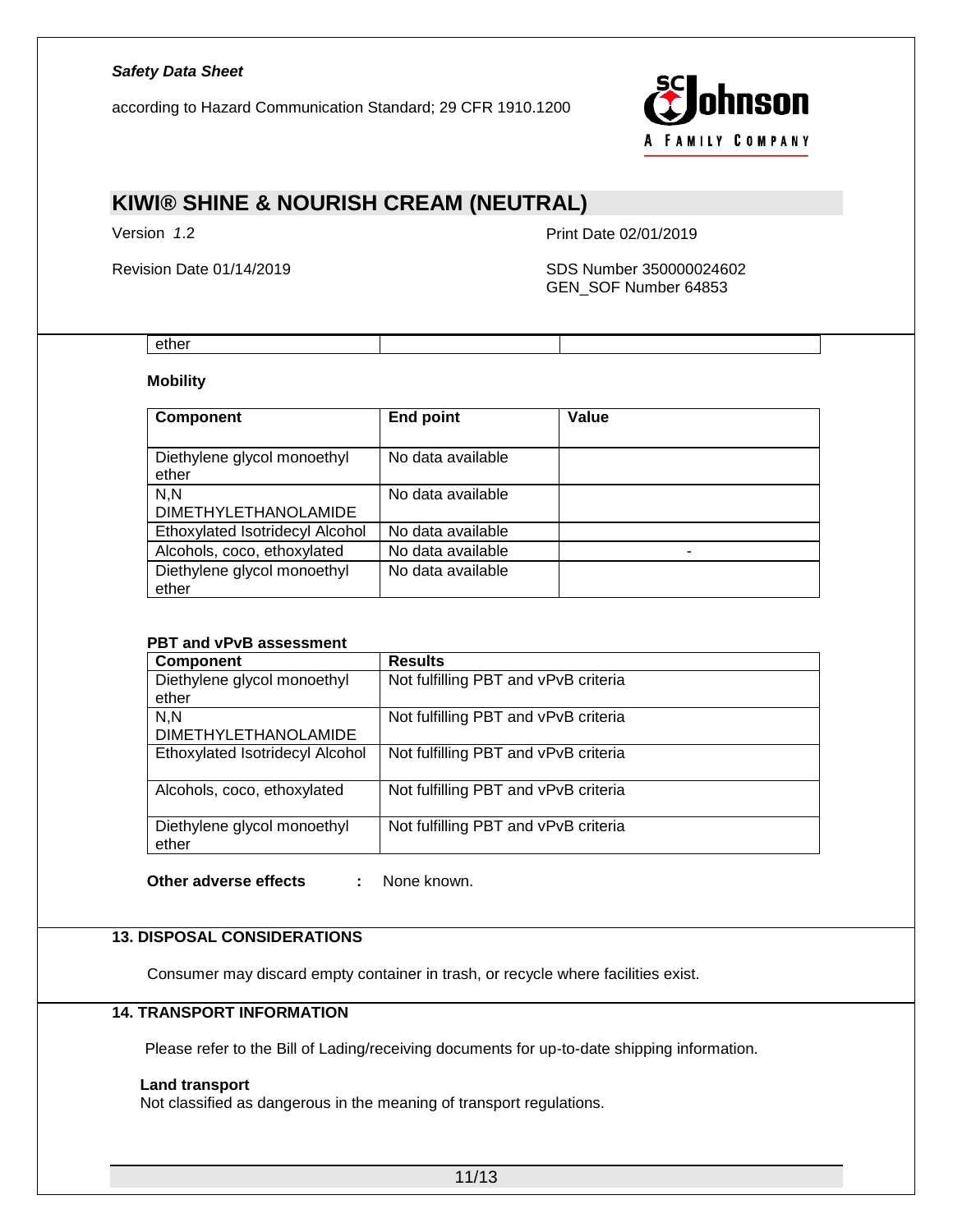according to Hazard Communication Standard; 29 CFR 1910.1200



# **KIWI® SHINE & NOURISH CREAM (NEUTRAL)**

Version *1*.2 Print Date 02/01/2019

Revision Date 01/14/2019 SDS Number 350000024602 GEN\_SOF Number 64853

### **Sea transport**

Not classified as dangerous in the meaning of transport regulations.

### **Air transport**

Not classified as dangerous in the meaning of transport regulations.

| <b>15. REGULATORY INFORMATION</b> |                                                                                                                                                             |
|-----------------------------------|-------------------------------------------------------------------------------------------------------------------------------------------------------------|
| <b>Notification status</b>        | All ingredients of this product are listed or are excluded from<br>listing on the U.S. Toxic Substances Control Act (TSCA)<br>Chemical Substance Inventory. |
| <b>Notification status</b>        | All ingredients of this product comply with the New Substances<br>Notification requirements under the Canadian Environmental<br>Protection Act (CEPA).      |
| California Prop. 65               | This product is not subject to the reporting requirements under<br>California's Proposition 65.                                                             |